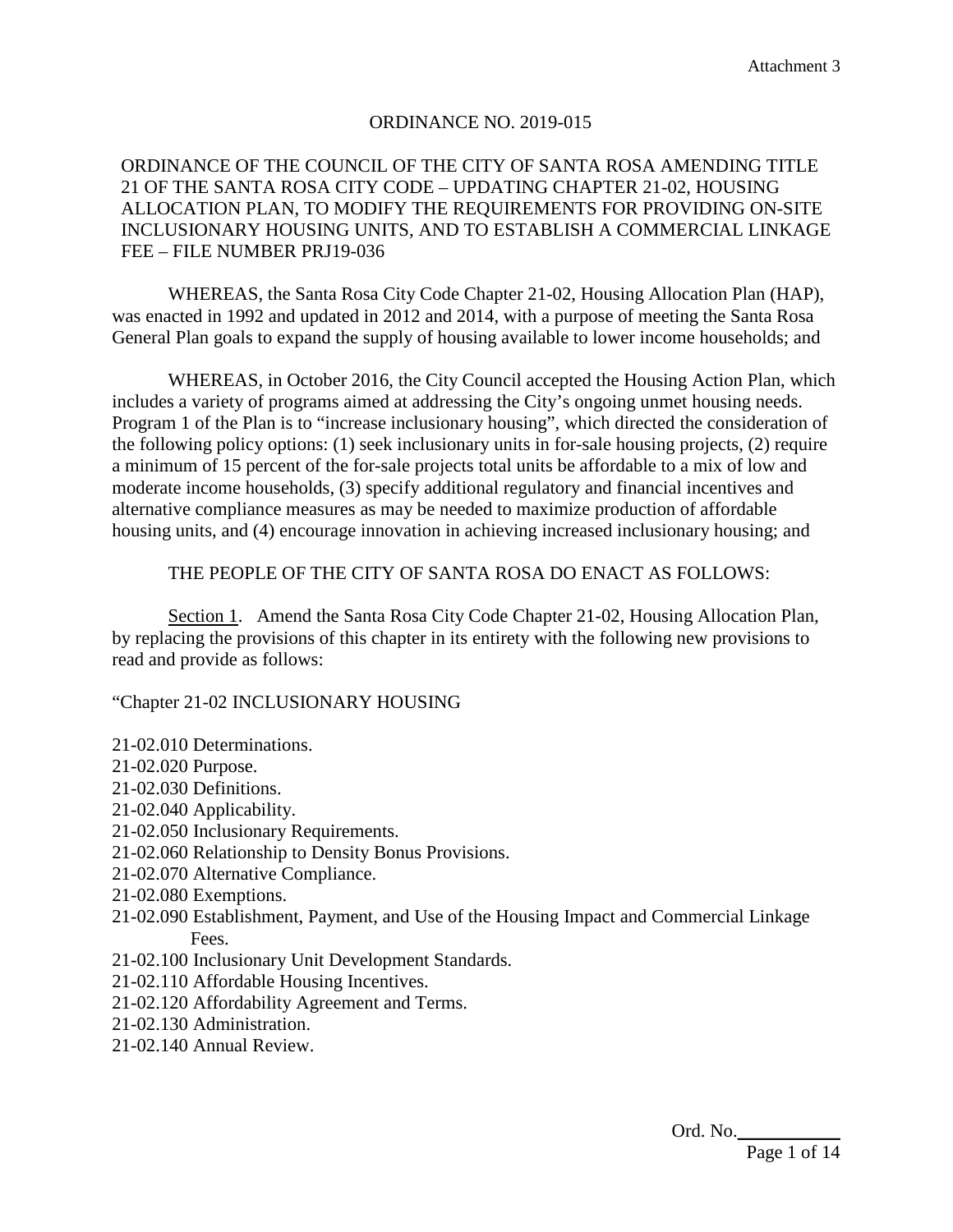## **21-02.010 Determinations.**

The City of Santa Rosa declares that the provision of housing in a suitable living environment for all residents is a priority of the highest order and is consistent with State, regional and national policies. The goal of the City is to achieve a balanced community with housing available for persons of all income levels. There exists within the City a shortage of housing that is affordable to households of lower and moderate incomes. Federal and State housing finance subsidy programs are not sufficient by themselves to satisfy these income housing needs. The City finds that the housing shortage for households of lower and moderate income is detrimental to the public health, safety and welfare and, further, that it is a public purpose of the City to seek assistance and cooperation from the private sector in making available an adequate supply of housing for persons of all economic segments of the community.

#### **21-02.020 Purpose.**

The purpose of this chapter is to enhance the public welfare and assure the compatibility between future housing development and the housing element of the Santa Rosa general plan through increasing the production of housing units affordable to households of lower and moderate incomes. It is the purpose of this chapter to meet Santa Rosa general plan goals to expand the supply of housing available to lower and moderate-income households.

#### **21-02.030 Definitions.**

- A. "Affordability agreement" means a legally binding agreement between an applicant and the Housing Authority to ensure continued affordability of allocated units is maintained in accordance with this chapter.
- B. "Affordable rent" means the maximum monthly rent an owner may charge for an allocated unit in accordance with Section 50053.b of the California Health and Safety Code, less the appropriate allowance for utilities.
- C. "Allocated (inclusionary) unit" means a newly constructed "for-rent" or "for-sale" dwelling unit which is: (1) provided by a developer under the provisions of this chapter; (2) to be made available and occupied by a household of lower or moderate income, as required under the provisions of this chapter; (3) subject to occupancy and affordable rent or sales price controls for a period of not less than 55 years; (4) compatible with the design of other units in the residential housing development of which it is part in terms of exterior appearance, materials and quality finish; and (5) a similar unit type and bedroom mix to the overall residential development.
- D. "Commercial development" means all new development projects and expansion of gross square footage to existing building that is not residential development as defined in this section.
- E. "Commercial linkage fee" means the fee assessed on commercial development to help off-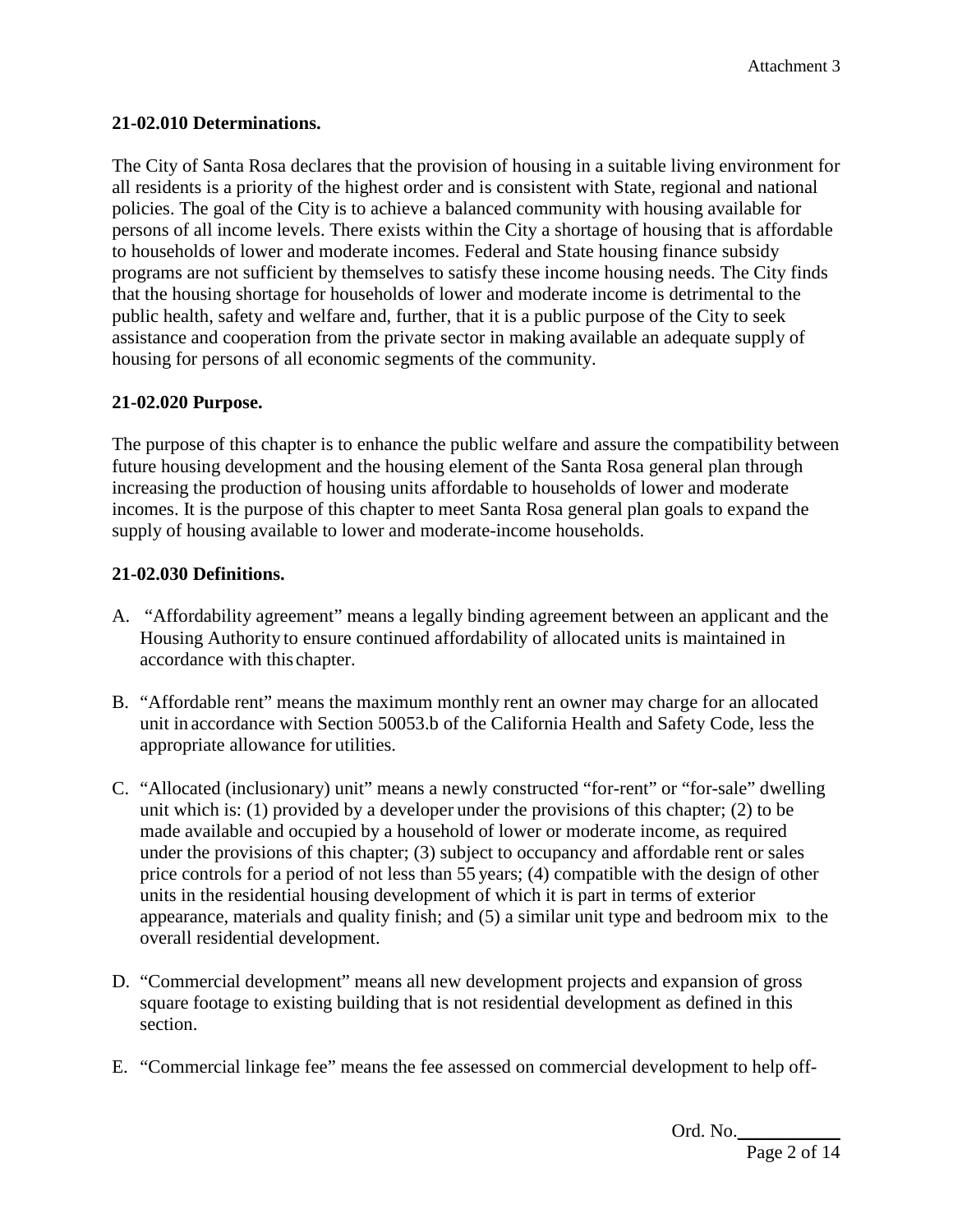set the impact of the additional demand for affordable housing caused by such activity.

- F. "Community care facility" means a facility, place or building which is maintained and operated, subject to licensing by the California Department of Social Services, to provide nonmedical residential care, which may include home finding and other services, for children and/or adults, including: the physically handicapped; mentally impaired, mentally disordered, or incompetent; developmentally disabled; court wards and dependents; neglected or emotionally disturbed children; the addicted; the aged. Community care facility includes a continuing care and retirement community.
- G. "Development standard" means a site or construction condition, including, but not limited to, height limits, required setbacks, maximum floor area ratio, onsite open-space requirement, or required parking that applies to a residential development pursuant to any ordinance, General Plan, Specific Plan, charter, or other local condition, law, policy, resolution, or regulation.
- H. "Downtown" means the area encompassed by the Downtown Station Area Specific Plan and the Downtown Core as identified by the Santa Rosa General Plan (see Figure 1-1).



Figure 1-1: Downtown Station Area Specific Plan Boundaries (College Avenue to the north, E Street to the east, Sebastopol Road and Highway 12 to the south, and Dutton Avenue and Imwalle Gardens to the west), and Downtown Core Boundaries (College Avenue to the north, Brookwood Avenue to the east, the properties on the west side of the railroad tracks to the west, and Sonoma Avenue to the south).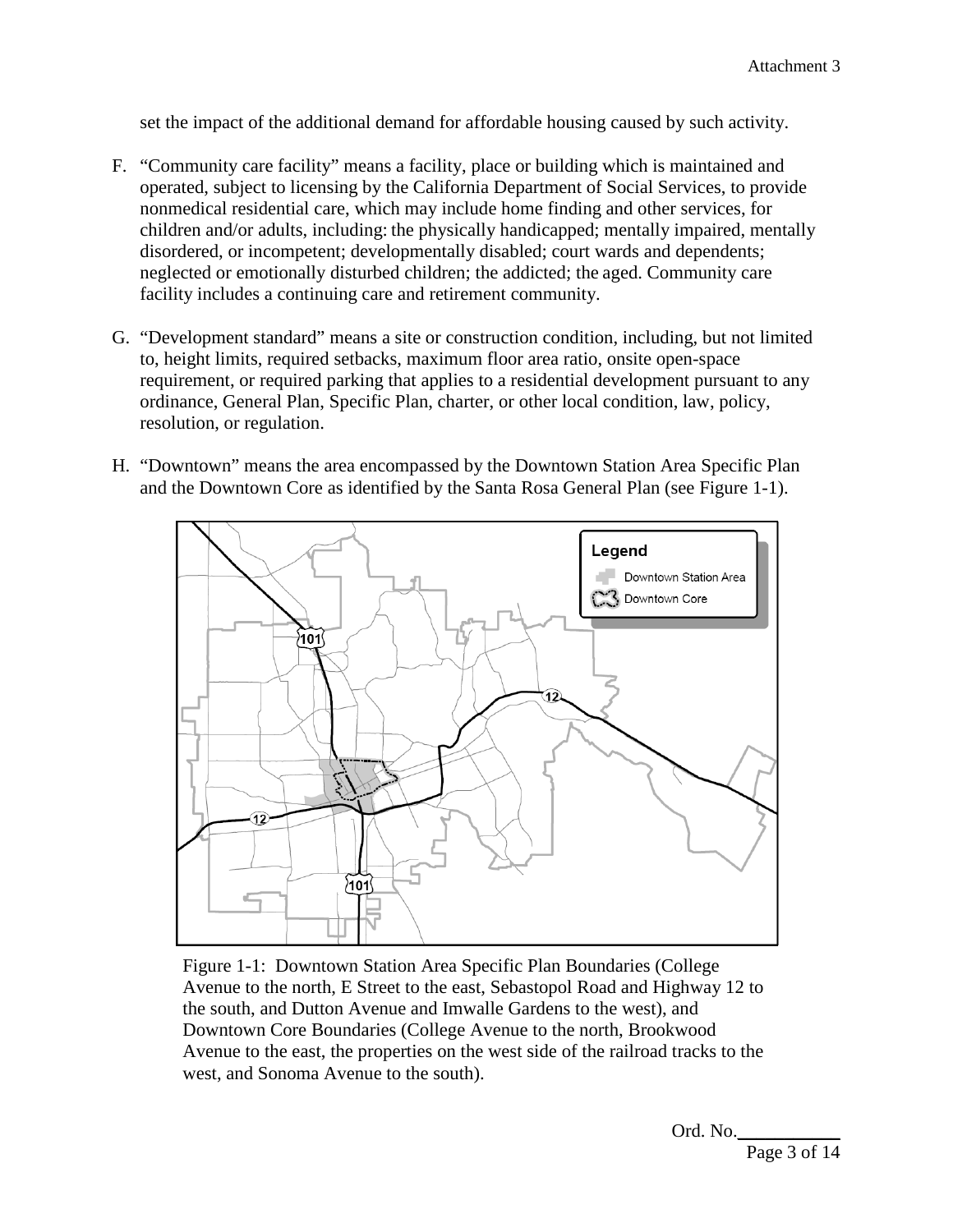- I. "Health care facility" means a facility, place or building other than a hospital which is maintained and operated as a residence for patients and to provide long-term medical care. Includes nursing homes, intermediate care facilities, extended care facilities, hospice homes, and similar facilities which are licensed by the California State Department of Health Services, and defined in Health and Safety Code, Section 1200, et seq. May include a lab, radiology, pharmacy, rehabilitation, and other similar services as accessory uses.
- J. "Housing Authority of the City of Santa Rosa" or "Housing Authority" means the not-forprofit public entity, responsible for ensuring adequate, decent, safe and sanitary housing for qualified people with limited income within Santa Rosa consistent with federal, state and local laws and which is involved in administering programs designed to develop affordable housing, provide federal rental subsidy, and various other programs to benefit Santa Rosa residents with limited income.
- K. "Housing impact fee" means a fee paid as an alternative to providing an allocated unit or a fraction of an allocated unit.
- L. "Income (household), low" means a household whose gross income does not exceed 80 percent of the area median income for the Santa Rosa Metropolitan Area, adjusted for family size, as published and periodically updated by the State Department of Housing and Community Development pursuant to Section 50079.5 of the California Health and Safety Code.
- M. "Income (household), very low" means a household whose gross income does not exceed 50 percent of the area median income for the Santa Rosa Metropolitan Area, adjusted for family size, as published and periodically updated by the State Department of Housing and Community Development pursuant to Section 50105 of the California Health and Safety Code.
- N. "Lower income household" is a general term which refers to households whose gross income falls under the categories of very low or low income as those terms are defined in this Section.
- O. "Moderate income household" means a household whose gross income does not exceed 120 percent of the area median income for the Santa Rosa Metropolitan Area, adjusted for family size, as published and periodically updated by the State Department of Housing and Community Development pursuant to Sections 50079.5 and 50052.5 of the California Health and Safety Code.
- P. "Owner/builder" means an individual who obtains a building permit to construct a single dwelling unit on a single lot as his or her residence and who may not be issued another residential building permit as an "owner/builder" for a period of five years following the issuance of such a permit and the completion of construction of the dwelling unit authorized thereunder.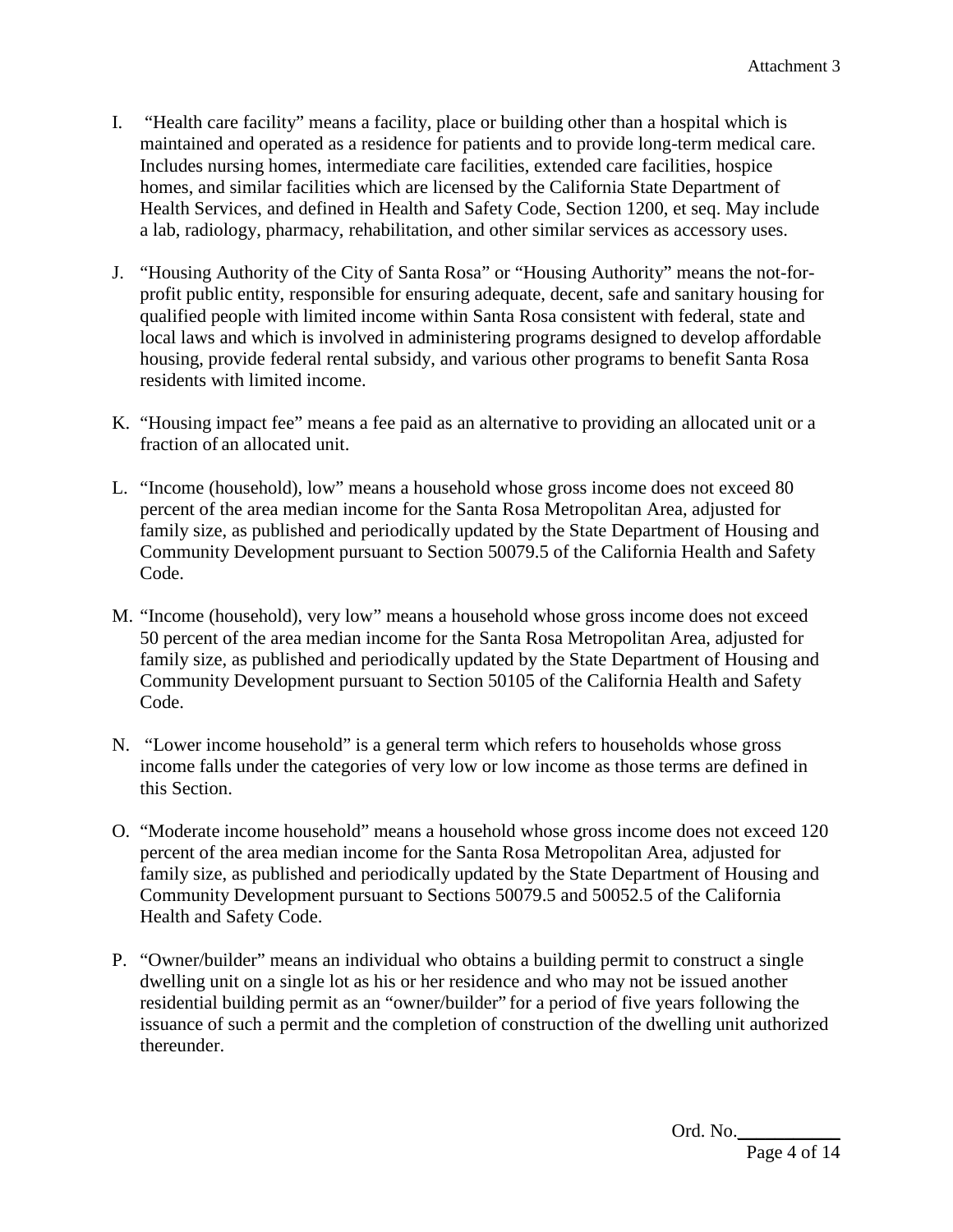- Q. "Residential development" means a project containing at least one residential unit, including mixed use developments. For the purposes of this chapter, "residential development" also includes projects defined in California Government Code Section 65915(i), including a subdivision or Common Interest Development, as defined in Section 4100 of the California Civil Code, approved by a City and consists of residential units or unimproved residential lots and either a project to substantially rehabilitate and convert an existing commercial building to residential use or the substantial rehabilitation of an existing multifamily dwelling, as defined in subdivision (d) of California Government Code Section 65863.4, where the result of the rehabilitation would be a net increase in available residential units.
- R. "Review authority" means the individual or official City body (Planning and Economic Development Director, Housing and Community Services Director, Zoning Administrator, Design Review Board, Planning Commission, City Council) which has the responsibility and authority to review, and approve or disapprove, applications for land use entitlements.
- S. "Single room occupancy facility" is a residential building including units with living space with a minimum floor area of 150 square feet and a maximum of 400 square feet restricted to occupancy by no more than two persons. Kitchen and bathroom facilities may be wholly or partially included in each living space or may be fully shared.

# **21-02.040 Applicability.**

- A. The inclusionary requirements of this chapter apply to all residential developments within the City, including the residential component of mixed-use developments.
- B. The commercial linkage fee of this chapter applies to all commercial development projects as defined in 21-02.030.D, unless listed as exempt under 21-02.080.B.

# **21-02.050 Inclusionary Requirements.**

- A. Except those development projects complying with this chapter in an alternative manner consistent with Section 21-02.070, all residential or mixed use development projects shall pay a housing impact fee, per Section 21-02.090, or construct on-site allocated units as follows:
	- 1. For-rent residential development projects shall provide at least 8% of the total number of new dwelling units as affordable to low income households or at least 5% of the total number of new dwelling units as affordable to very low income households.
	- 2. For-sale residential development projects shall provide at least 10% of the total number of new dwelling units as affordable to moderate income households.
- B. Notwithstanding the inclusionary requirements of subsection 21-02.050.A, all residential or mixed use development projects located in the Downtown shall pay a housing impact fee, per Section 21-02.090, or construct on-site allocated units as follows: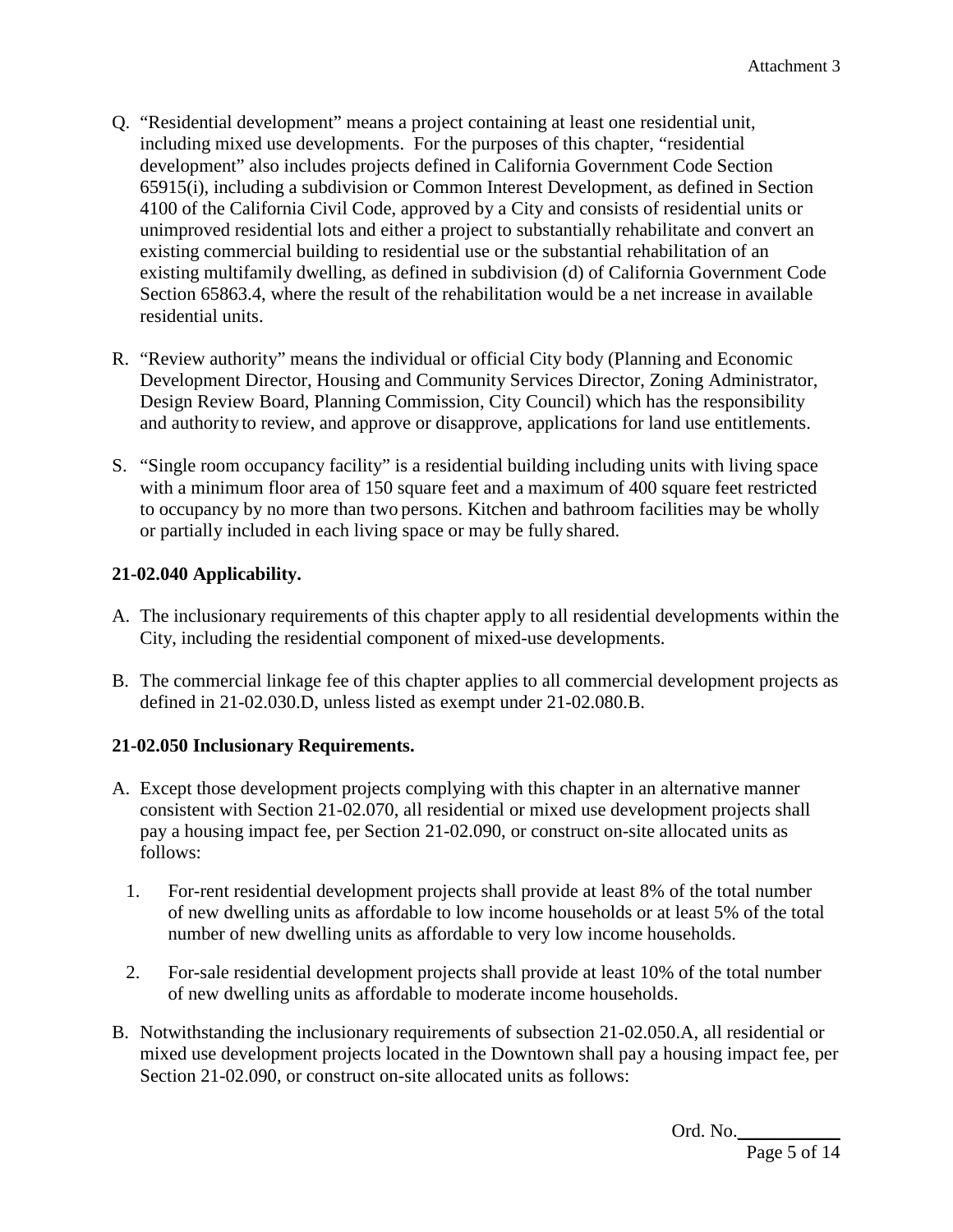- 1. For-rent residential development projects shall provide at least 4% of the total number of new dwelling units as affordable to low income households or at least 3% of the total number of new dwelling units as affordable to very low income households.
- 2. For-sale residential development projects shall provide at least 5% of the total number of new dwelling units as affordable to moderate income households.
- C. Residential or mixed-use development projects with six or fewer units shall pay a housing impact fee as noted in Section 21.02.090.
- D. Each allocated unit shall be subject to a recorded affordability agreement at the targeted income level for a term of at least 55 years. The Director of the Department of Housing and Community Services or a designee is authorized to make the calculation, in each instance, of the affordable rent or housing cost.
	- 1. Fractional units that may result from the application of these requirements will be addressed as follows:
	- 2. For a fractional unit requirement of less than 0.5, the applicant will pay a fractional housing impact fee.
- E. For a fractional unit requirement of 0.5 and above, the fraction will be rounded up to the next larger integer and treated as a whole unit.
- F. If a proposed residential development project would result in the elimination of existing deed restricted affordable housing units, the affordable units must be replaced on a one-for-one basis with equally affordable deed restricted units.
- G. A developer proposing to provide on-site allocated units consistent with the inclusionary requirements of this section, is entitled to receive one incentive or concession, as outlined in Section 20-31.090 of the City's Density Bonus ordinance, or other benefits as negotiated with the City.

# **21-02.060 Relationship to Density Bonus Provisions.**

A residential applicant proposing allocated units consistent with Section 21-02.050C which also applies for a density bonus consistent with Chapter 20-31 of this code, may count units affordable to lower or moderate-income households toward both requirements. Additional units allowed by the density bonus shall not be included in the total project units when determining the proportion of required allocated units in a residential development.

## **21-02.070 Alternative Compliance.**

Alternatives to provision of on-site allocated units or payment of the housing impact fee in accordance with Section 21-02.050 include provision of allocated units off-site, dedication or conveyance of land, conversion of market rate units to affordable, preservation of at-risk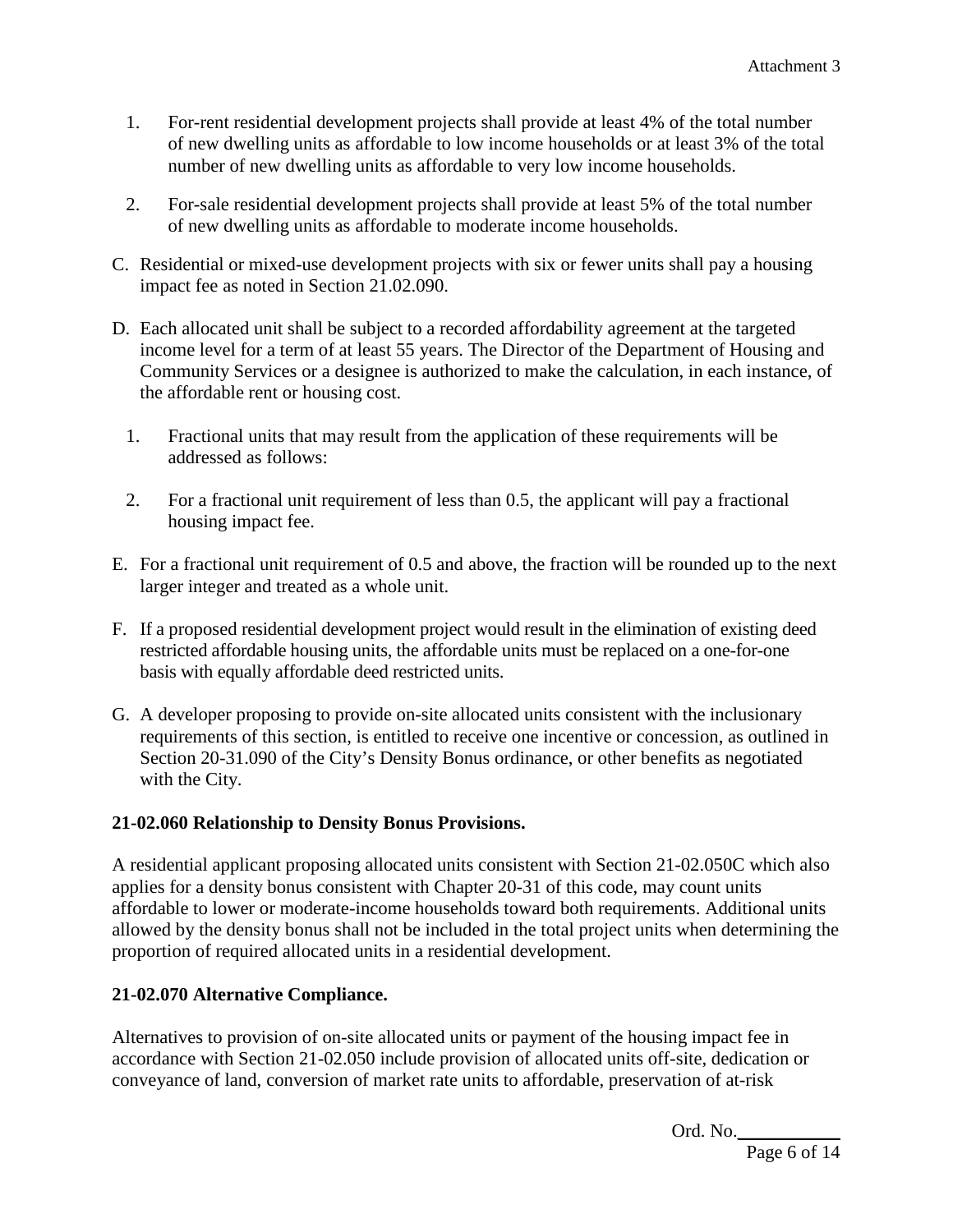housing, use of inclusionary credits, or other innovative approaches. All alternative compliance measures must produce at least the same number and affordability of units that would have been provided on-site, and are subject to review and approval by the Director of Planning and Economic Development.

- A. Allocated Units Provided Off-Site. A residential applicant may provide allocated units offsite ("off-site units").
	- 1. Allocated units provided off-site must be located in the same quadrant of the City as the unallocated units of the development, unless the Director of Planning and Economic Development makes a determination that locating the off-site units in a different quadrant would better serve the General Plan Housing goals of the City. The quadrants of the City are formed by the intersection of Highway 101 and Santa Rosa Creek.
	- 2. As part of the application submittal materials, the applicant shall submit evidence that the applicant owns, or has an irrevocable option to purchase, the site where the off-site allocated units are proposed to be located.
	- 3. Allocated units provided off-site may not be the recipient of any City or Housing Authority financing or subsidy.
- B. Land Dedication or Conveyance Alternative. A residential applicant may offer to dedicate or convey landto the City, situated on-site or off-site.
	- 1. Land offered under this section must be within the City's boundaries and must be designated for a general plan land use which allows multifamily units.
	- 2. The applicant shall provide an analysis which demonstrates that the land offered is suitable for affordable housing development in terms of size; location; general plan land use designation; availability of sewer, water and transit services; absence of toxics; absence of environmental constraints; site characteristics and surroundings. Staff will recommend to the review authority whether the dedication should be accepted.
	- 3. The applicant shall also submit evidence that the applicant owns, or has an irrevocable option to purchase, the site proposed for dedication or conveyance.
	- 4. Land conveyed under this section shall be used for the development of affordable housing for households of lower income.
	- 5. Land shall be identified and offered for dedication or conveyance at the time of development application submittal. If the offer is accepted by the review authority, the land must be donated to the City no later than the date of approval of the final subdivision map, parcel map or housing development application, and must have all the permits and approvals, other than building permits, necessary for development with the required number of affordable units.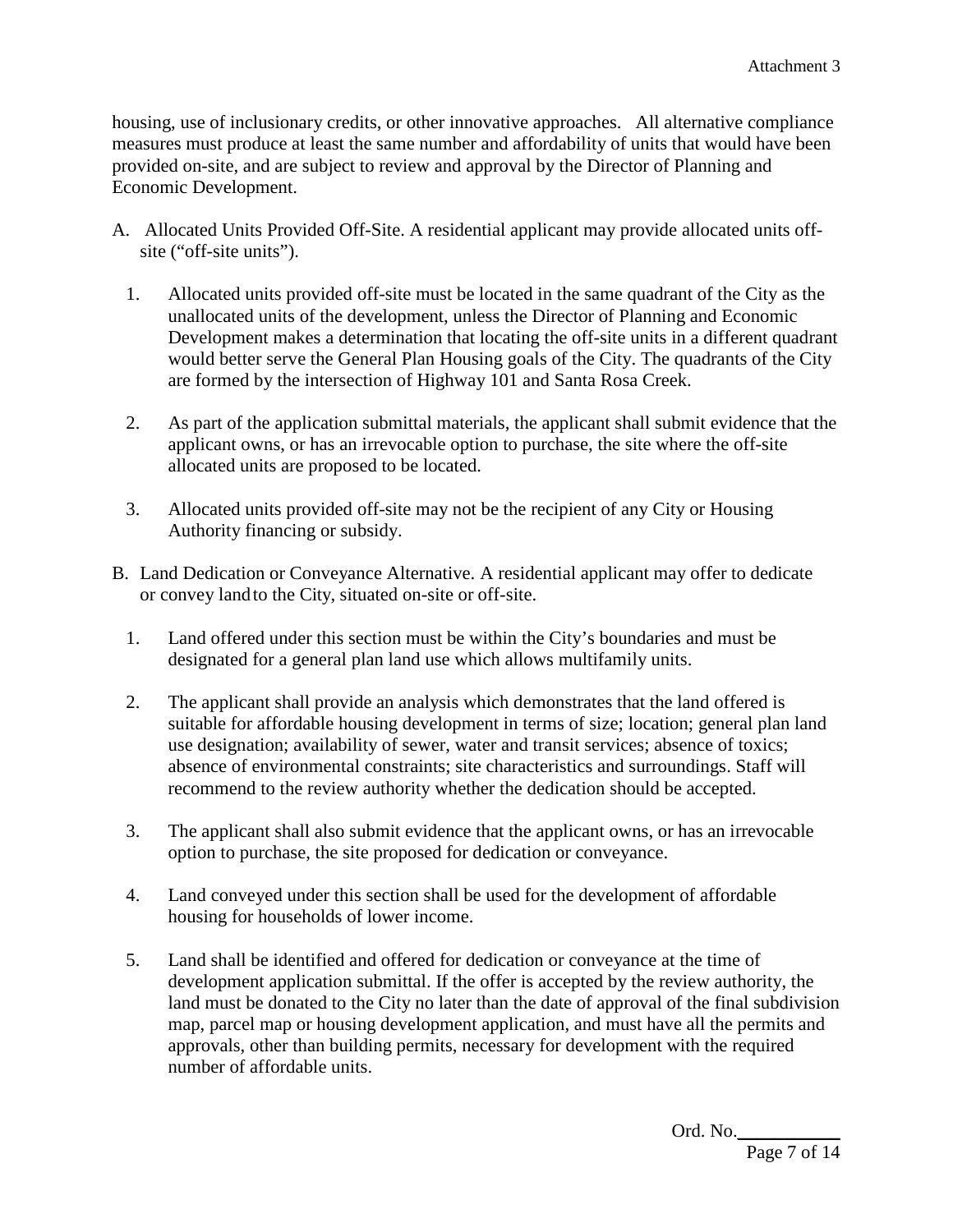- C. Impaction Determination. Each site proposed to be dedicated or conveyed to the City for construction of affordable units or proposed for one or more off-site allocated units shall be evaluated as to whether the placement of such units will overly impact an area with lower income units. If the site is within 1,000 feet of one or more existing or approved developments in which more than 50 percent of the units are, or will be, restricted to occupancy by households of lower incomes, impaction shall be found, unless the existing or approved development is located Downtown. The review authority may override a determination of impaction by making findings that local schools, services and adjacent uses will not be negatively impacted by the construction of allocated or affordable units at the proposed site.
- D. Conversion of Market Rate Units to Affordable. A residential applicant may propose to convert existing market rate units to affordable units in an amount equal to or greater than the required on-site inclusionary housing requirement, including any needed rehabilitation to ensure compliance with building, health and safety standards.
- E. Preservation of At-Risk Housing. A residential applicant may offer to purchase long term affordability covenants on an existing deed restricted affordable housing project at imminent risk of contract termination and conversion to market rate housing.
- F. Credit for Additional Affordable Units. If an applicant completes construction on a site of a greater number of affordable units than required by this chapter, the additional units may be credited towards meeting the requirements of this chapter for a future project. The applicant may use credits in a future project or transfer the credits in writing to another developer. Credits will only be counted toward required affordable units with the same bedroom count, the same tenure (rental or ownership), and required affordability targets. The credits must be used within 10 years of issuance. Projects which have received a density bonus or which receive a government subsidy in any form, financial or other, shall not be eligible for credits.
- G. Innovation Encouraged. Innovative alternatives to providing affordable housing not outlined in this chapter shall be evaluated by staff and considered on a case-by-case basis. Substitute programs shall be permitted providing, at the recommendation of staff and determination of the review authority that the objectives of the inclusionary housing ordinance are being met with the alternate proposal.

## **21-02.080 Exemptions.**

A. The following residential developments are exempt from the inclusionary requirements (Section 21-02.050) of this chapter: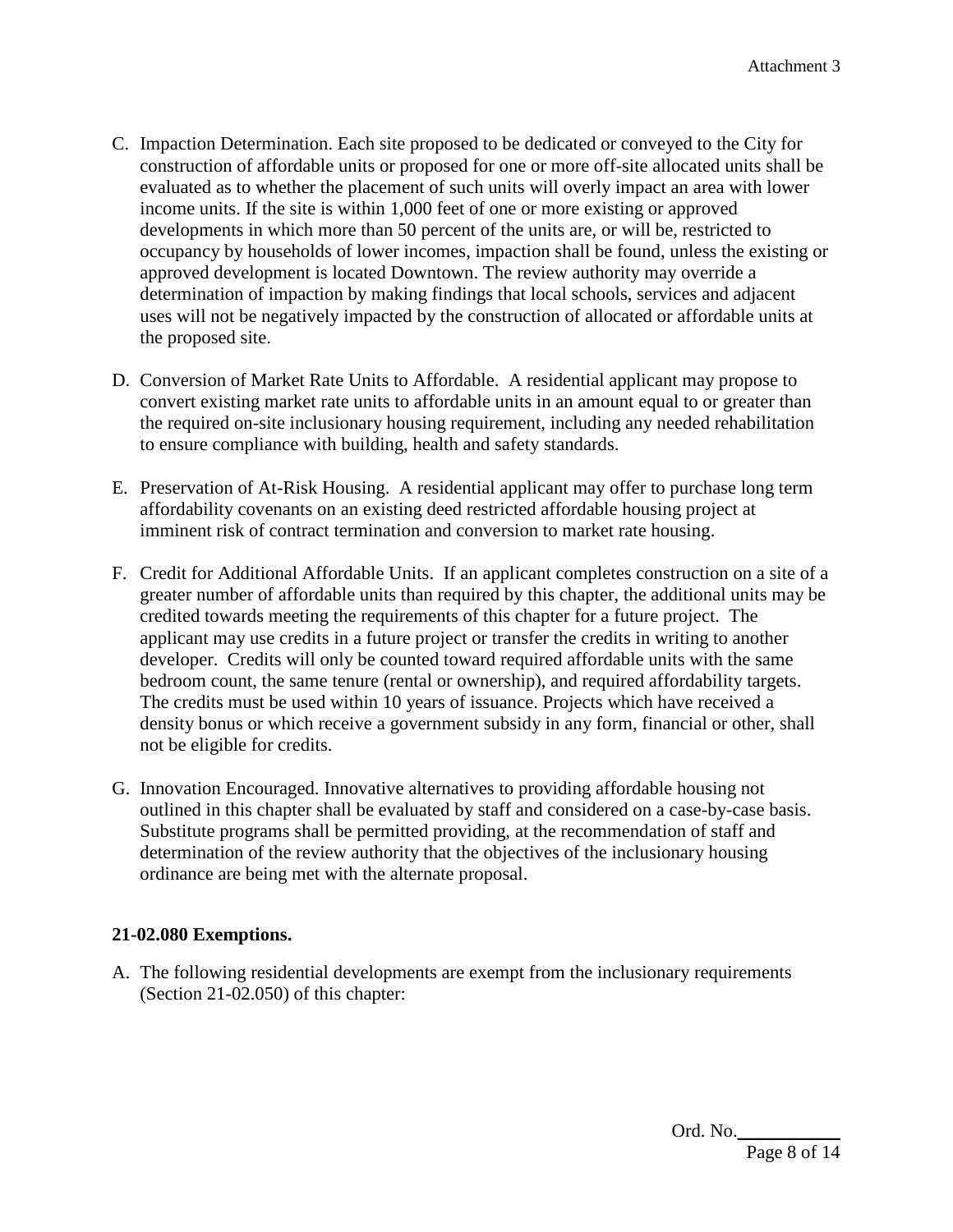- 1. The construction of a dwelling unit to replace a previously existing dwelling unit situated on the same lot if the previous dwelling was demolished or destroyed within five years of the date the building permit application for the replacement unit is submitted to the Department of Planning and Economic Development.
- 2. The construction of homeless shelters, community care and health care facilities, single room occupancy units and units which, under agreement with the City or a City agency, are only available for occupancy by lower or moderate income households at affordable rents or affordable sales prices for a period of not less than 55 years.
- 3. The construction of accessory dwelling units.
- 4. A unit constructed under a building permit issued to an owner/builder.
- B. The following commercial developments are exempt from the Commercial Linkage fee requirements (Sections 21-02.090.B) of this chapter:
	- 1. Mixed-use projects consisting of two stories or more of residential over commercial space.
	- 2. Any commercial development project being constructed by or on behalf of a government or public institution such as a school, museum or other such community use projects.
	- 3. The construction of homeless shelters, community care and health care facilities, single room occupancy units and units which, under agreement with the City or a City agency, are only available for occupancy by lower or moderate income households at affordable rents or affordable sales prices for a period of not less than 55 years.
	- 4. Public and private childcare facilities.
	- 5. Churches.
	- 6. Reconstruction of any building that was destroyed by fire, flood, earthquake or other act of nature, so long as the square footage does not exceed the square footage before the loss.
	- 7. Replacement for commercial use gross floor area previously on the site but demolished within one year prior to the filing of a complete application for the new construction.

## **21-02.090 Establishment, Payment, and Use of the Housing Impact and Commercial Linkage Fees.**

A. Housing Impact Fee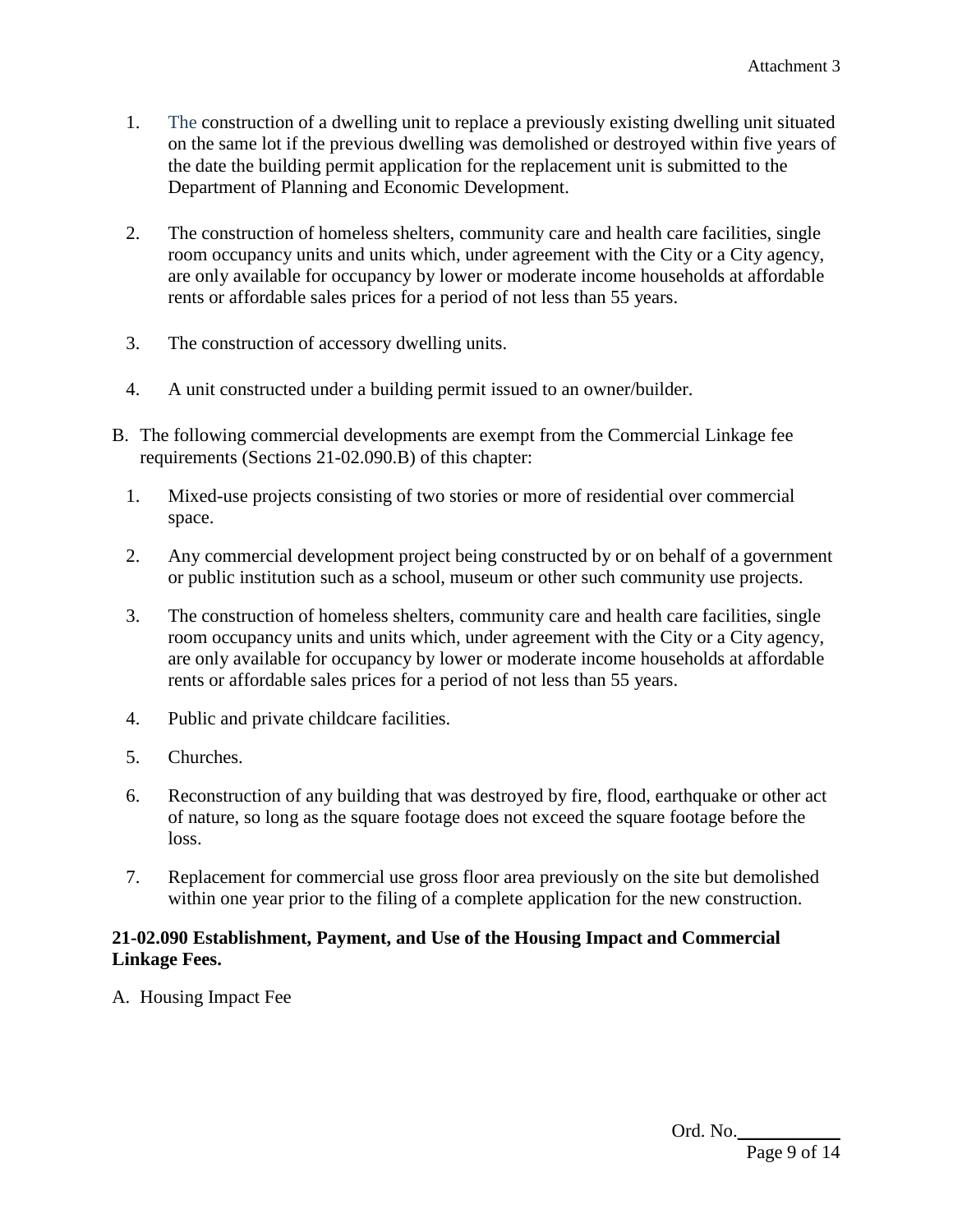- 1. Residential development projects shall be assessed a housing impact fee as an alternative to provision of on-site allocated units in accordance with Section 21-02.050.
- 2. The City Council, by resolution, shall establish the amounts and calculation of the housing impact fee. The fee for a for-rent unit shall be paid no later than prior to the final inspection for each unit in a residential project; payment for a for-sale unit shall be no later than the close of escrow or one-year following the final inspection, whichever is sooner. The fee for rental and for-sale units shall be adjusted annually in July based on the percentage change in the Bureau of Labor Statistics San Francisco/Oakland/San Jose Consumer Price Index – All Urban Consumers (CPI-U).
- 3. All housing impact fees paid under this chapter shall be paid to the City and shall be used by the City's Housing Authority only for the development of housing situated within the City limits that is affordable to households of lower and moderate incomes, including, but not limited to, the acquisition of property, costs of construction, including costs associated with planning, administration and design, as well as actual building or installation costs, and program administration. Housing assisted with housing impact fees shall be subject to a minimum 55-year affordability agreement with the Housing Authority.
- 4. Housing impact fees paid by projects located Downtown shall be utilized for development of housing affordable to households of lower and moderate incomes and proposed to be located Downtown, as possible. If no such developments are proposed by July  $1<sup>st</sup>$  of the second year after the date these funds are paid to the Housing Authority, the fees may be utilized for the development of lower income units outside of Downtown.
- B. Commercial Linkage Fee
	- 1. Commercial development shall be assessed a commercial linkage fee to mitigate the impact of the additional demand for affordable housing caused by such activity.
	- 2. The City Council, by resolution, shall establish the amounts and calculation of the commercial linkage fee that shall be assessed on new commercial development, as required by this subsection. The fee shall be based on the rate in effect at the time the building permit application is submitted, and the fee is due at or before building permit issuance. If a building permit is not required, the fee shall be based on the rate in effect at the time of Business Tax Certificate application. Fees are due at or before certificate issuance. The fee shall be adjusted annually in July based on the percentage change in the Bureau of Labor Statistics San Francisco/Oakland/San Jose Consumer Price Index – All Urban Consumers (CPI-U).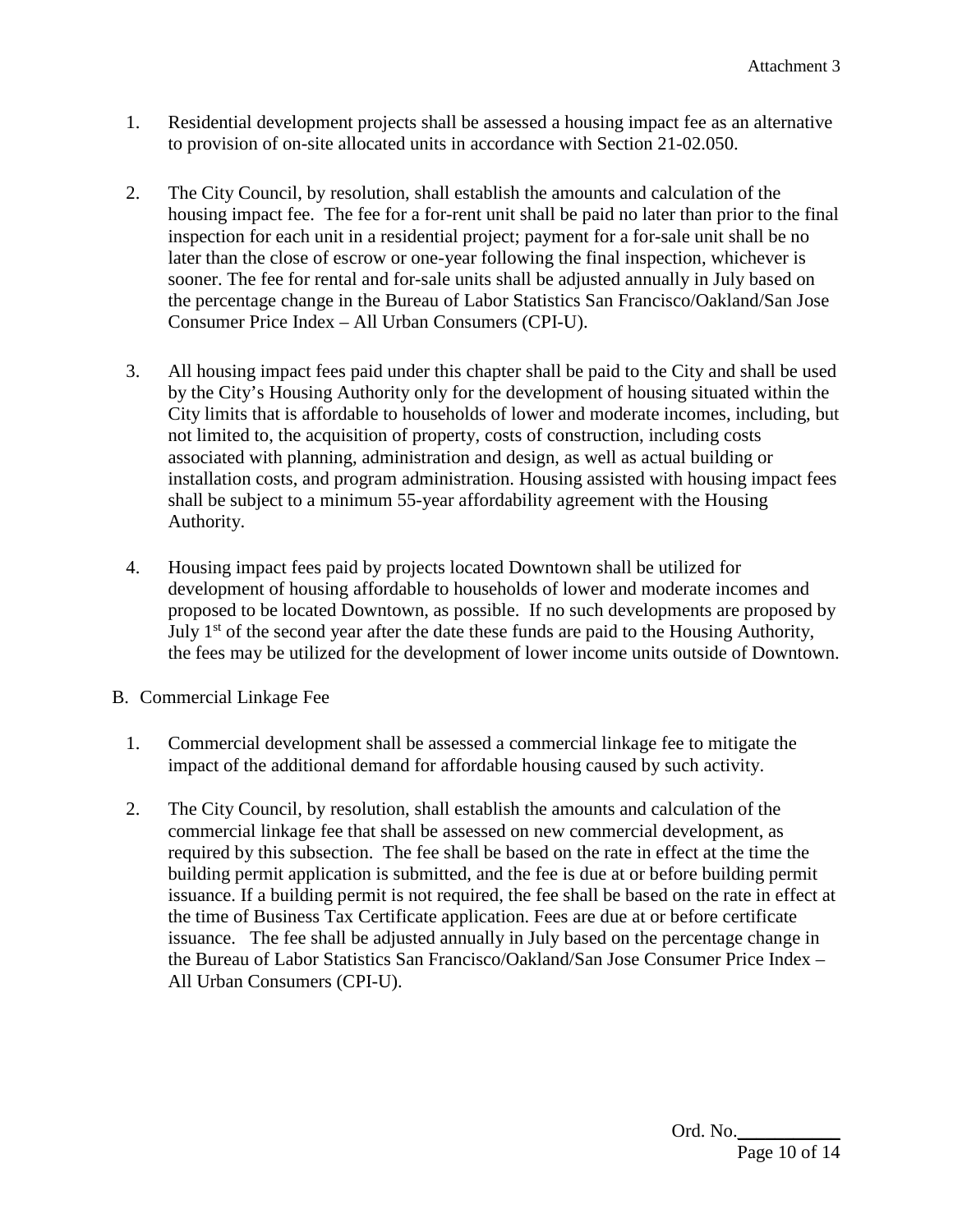- 3. All commercial linkage fees paid under this chapter shall be paid to the City and shall be used by the City's Housing Authority only for the development of housing situated within the City limits that is affordable to households of lower and moderate incomes, including, but not limited to, the acquisition of property, costs of construction, including costs associated with planning, administration and design, as well as actual building or installation costs, and program administration. Housing assisted with commercial linkage fees shall be subject to a minimum 55-year affordability agreement with the Housing Authority.
- 4. The developer of any project subject to the fee requirements may apply to receive a credit against the total amount of fees due, or a portion thereof, if said developer provides affordable housing through some other means for review and approval by the Director of the Department of Planning and Economic Development.

## **21-02.100 Inclusionary Unit Development Standards.**

- A. Allocated units shall be constructed concurrent with or before construction of unallocated units, whether provided on- or off-site. For phased projects, allocated units shall be provided in the first phase or with each phase of the project in proportion to the project.
- B. Allocated units shall be distributed throughout the residential project. Exceptions may be granted by the Director of Planning and Economic Development in instances where site dispersion is constrained by affordable housing funding sources which require clustering of subsidized units.
- C. Allocated units shall be comparable in number of bedrooms, exterior appearance and overall quality of construction to market rate units in the residential project as a whole. While the square footage of allocated units and interior features may not be equivalent to those in the project's market rate units, all features shall be of good quality and consistent with contemporary standards for new housing.
- D. Accessory dwelling units shall not be counted towards meeting a project's inclusionary requirements.

## **21-02.110 Affordable Housing Incentives.**

An applicant may request the City provide regulatory, procedural or financial incentives, including but not limited to a density bonus or modified development standards, in exchange for providing on-site inclusionary units as required by this chapter. The request for incentives shall be included as part of the project application materials, and shall be subject to review and approval by the Director of Planning and Economic Development.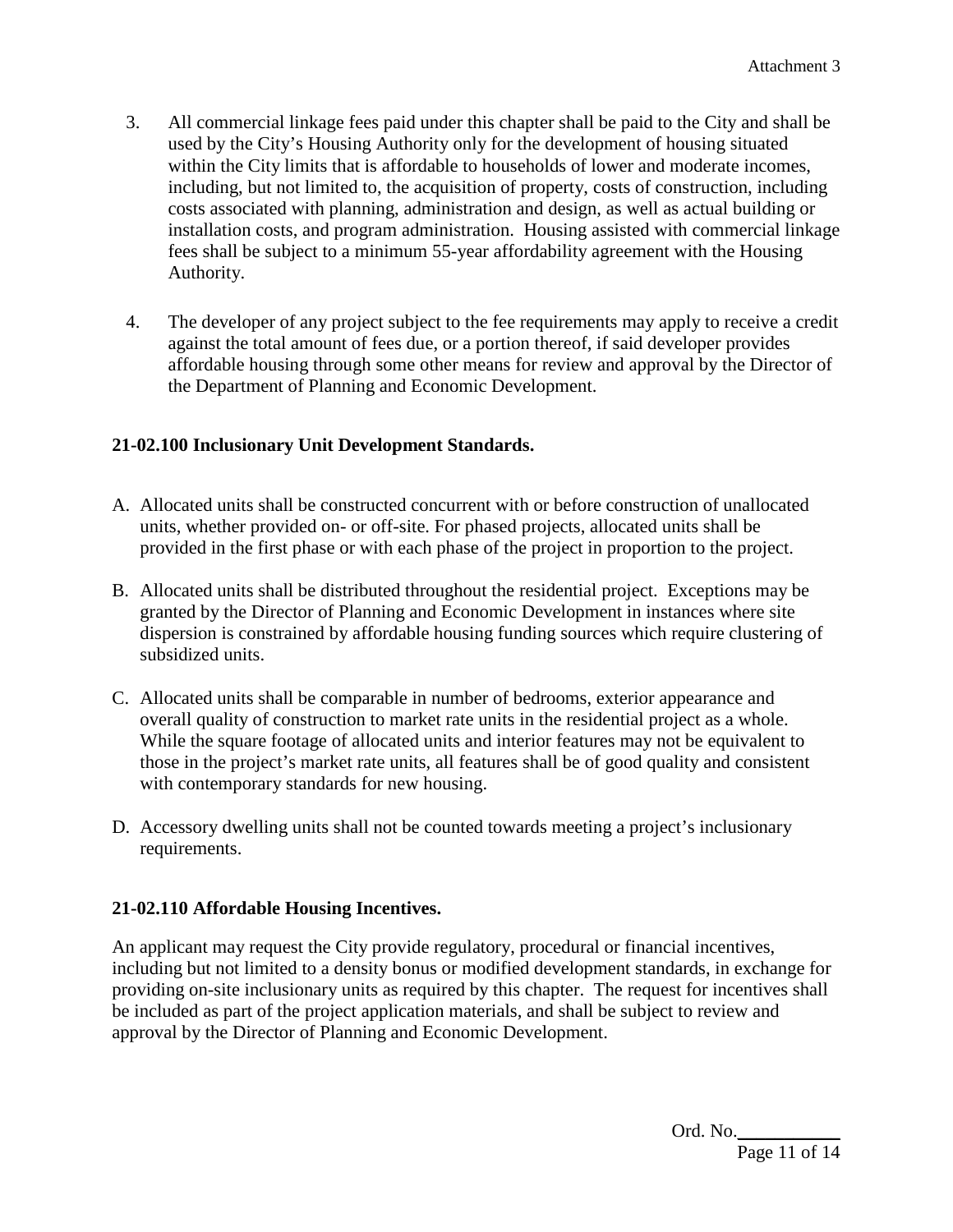## **21-02.120 Affordability Agreement and Terms.**

- A. For developments providing allocated units, an affordability agreement must be executed prior to recording any final map for the residential development or prior to the issuance of any building permit for the residential development, whichever comes first. The affordability agreement shall be binding on all future owners and successors of interests of the residential development.
- B. Once the residential development including allocated units has received its final discretionary approval, the applicant shall file an application, including payment of any processing and monitoring fees, with the Housing Authority for approval and finalization of the affordability agreement.
- C. The affordability agreement shall:
	- 1. Identify the type, size and location of each allocated unit provided.
	- 2. Identify the term of the agreement, which would define the term of affordability of the allocated units.
	- 3. Require that the allocated units be constructed and completed by the applicant as specified in this chapter.
	- 4. Require that each allocated unit be kept available only to members of the identified income group at the maximum affordable rent or housing cost during the term of the agreement.
	- 5. Identify the means by which such continued availability shall be secured and enforced and the procedures under which the allocated units shall be leased and shall contain such other terms and provisions the Housing Authority may require. The agreement, in its form and manner of execution, shall be in a form able to be recorded with the Sonoma County Recorder.
	- 6. The affordability agreement shall be reviewed and approved by the Executive Director of the City's Housing Authority and the affordability of the allocated units shall be monitored for compliance by the Housing Authority staff. The Housing Authority is hereby expressly authorized to act as the City's agent to enter into the affordability agreement for the purpose of enforcing the terms of the agreement consistent with this chapter.
- D. A project providing allocated units consistent with this chapter and affordable units consistent with the provisions of the density bonus and other developer incentives chapter of this code may enter into a single affordability agreement.

#### **21-02.130 Administration.**

A. The City Council, by resolution, may from time to time adopt procedures, policies, rules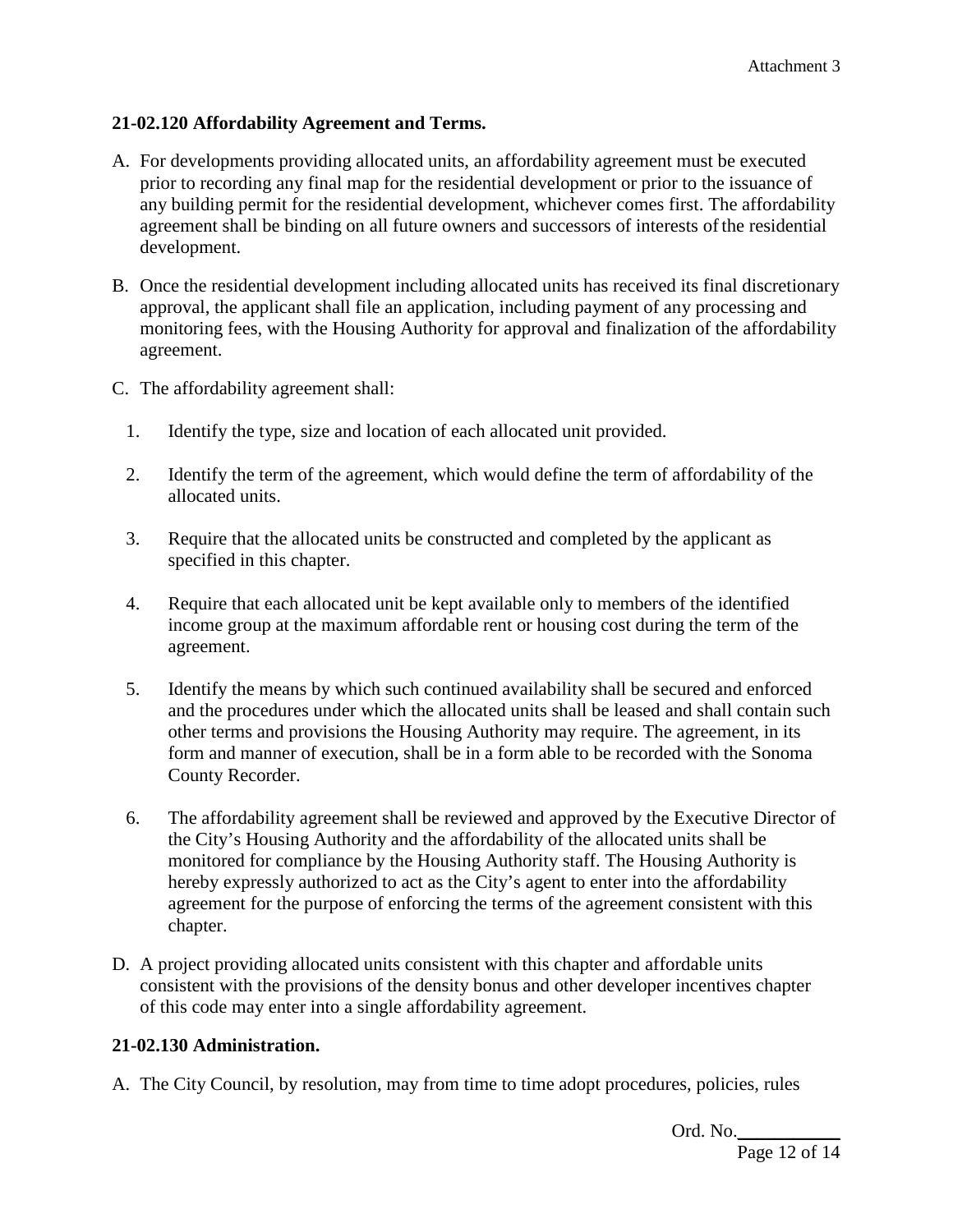and requirements, including the adoption of processing and administrative fees, to implement, administer, and/or enforce the provisions of this chapter.

- B. The Director of the Department of Planning and Economic Development or designee is authorized to determine the number of dwelling units contained within a particular residential development, if a determination is needed to resolve a disagreement. When a question arises regarding the meaning, or requires an interpretation of any provision of this chapter to any specific circumstances or situation, the Director of Planning and Economic Development is authorized to render a decision thereon in writing.
- C. The Director of the Department of Planning and Economic Development or designee is authorized to determine the classification of a commercial land use. Commercial land uses shall be divided into three (3) classifications: commercial, retail, and industrial. When necessary, the Director shall determine the land use classification that most accurately describes the commercial development, or in the case of Mixed-use developments, the portion thereof, for the purposes of determining the fee to be imposed
- D. The City's Department of Housing and Community Services shall keep on file and available for public review a copy of the current income schedules and utility allowances.

## **21-02.140 Annual Review.**

- A. At least once each calendar year, the Department of Planning and Economic Development shall prepare a report on the effectiveness of the inclusionary housing ordinance, both citywide and Downtown, which shall include the following:
	- 1. The number of allocated units, both on- and off-site, issued building permits during the time period covered by the report.
	- 2. The number of qualifying units, owner/builder units, accessory dwelling units, very low, low or moderate income units and mixed use units issued building permits during the time period covered by the report.
	- 3. The amount of housing impact fees collected.
	- 4. The amount of acreage by land use category dedicated to the City.
	- 5. A listing of any staff recommendations, with regard to changes or revisions to the adopted program to improve its effectiveness and/or administration.
- B. The staff report shall be submitted to the Planning Commission and City Council as an agenda item at a joint or individual regular meeting."

Section 2. Environmental Determination. The Council finds that the proposed Housing Allocation Plan Ordinance Update is exempt from the provisions of the California